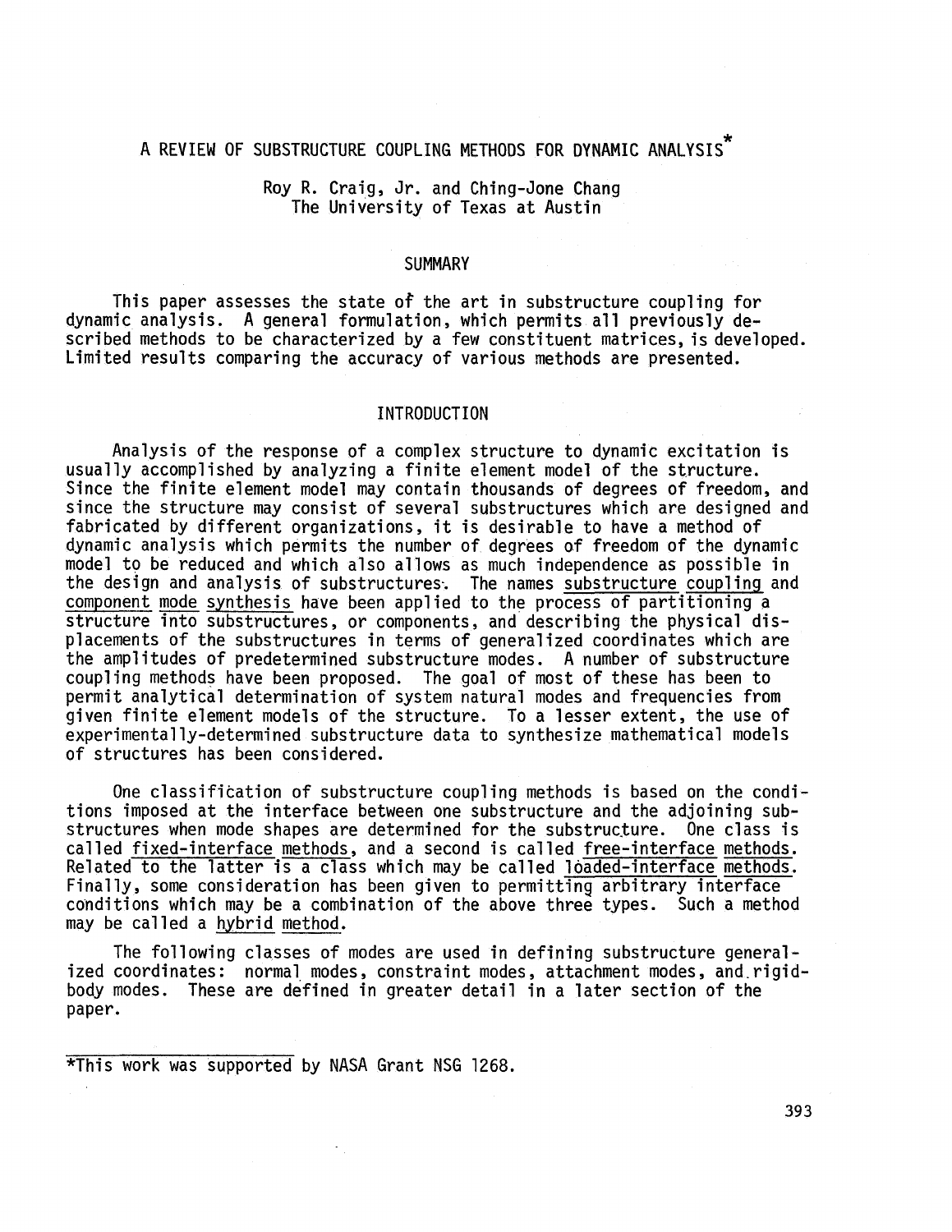## **SYMBOLS**

The principal defining equations are given in parenthesis after the definition of each symbol.

 $interface$  equilibrium matrix  $(29)$ **A B**  displacement compatibility matrix (29) C combination of **A** and B (33) substructure force vector (1) f equivalent force vector (15)<br>flexibility matrix (19) **F**  G flexibility matrix (19) k substructure stiffness matrix (1 ) K system stiffness matrix (30, 37, 45) L Lagrangian (26) **m**  substructure mass matrix (1) M system mass matrix (30, 37, 45) P substructure generalized coordinate vector (22 25) system generalized coordinate vector (31)<br>inertia relief matrix (14) **9**  R inertia relief matrix (14) T substructure kinetic energy (21) T1 substructure transformation matrix (22) system transformation matrix (31 , 36)  $T<sub>2</sub>$ **U**  substructure potential energy (21 ) substructure physical coordinate vector (1 )  $\mathsf{x}$  $\eta$ Lagrange mu1 tipl ier vector (26)  $\Theta$ free-interface or loaded-interface normal mode matrix (7)  $\kappa$ substructure generalized stiffness matrix (24, 25) substructure eigenvalue, eigenvalue matrix (2 , 3) substructure generalized mass matrix (24, 25)<br>Lagrange multiplier vector (26)<br>generalized coordinate (27)  $\mathfrak{u}$  $\dot{v}$ Lagrange mu1 tipl ier vector (26)  $\xi$ generalized coordinate (27)  $\overline{\phantom{a}}$ Lagrange multiplier vector (38)  $\sigma$ fixed-interface normal mode matrix (4)  $\Phi$ modified attachment mode matrix (20) **X ii**  unmodified attachment mode matrix (13, 17) constraint mode matrix (11)

Subscripts and Superscripts:

d dependent coordinates (32)<br>i non-interface (interior) coo

- i non-interface (interior) coordinates (1)<br>j interface (junction) coordinates (1)
- **j** interface (junction) coordinates (1)<br>k<sub>-</sub> kept coordinates (18)
- 
- 
- k kept coordinates (18)<br>2 Iinearly-independent coordinates (32)<br>r Figid-body modes, temporary constraints (14, 15) <sup>r</sup>- rigid-body modes , temporary constraints (14, 15)

 $\label{eq:2.1} \mathcal{L}(\mathcal{M}) = \mathcal{L}(\mathcal{M}) = \mathcal{L}(\mathcal{M})$ 

 $unrestrained coordinates (15)$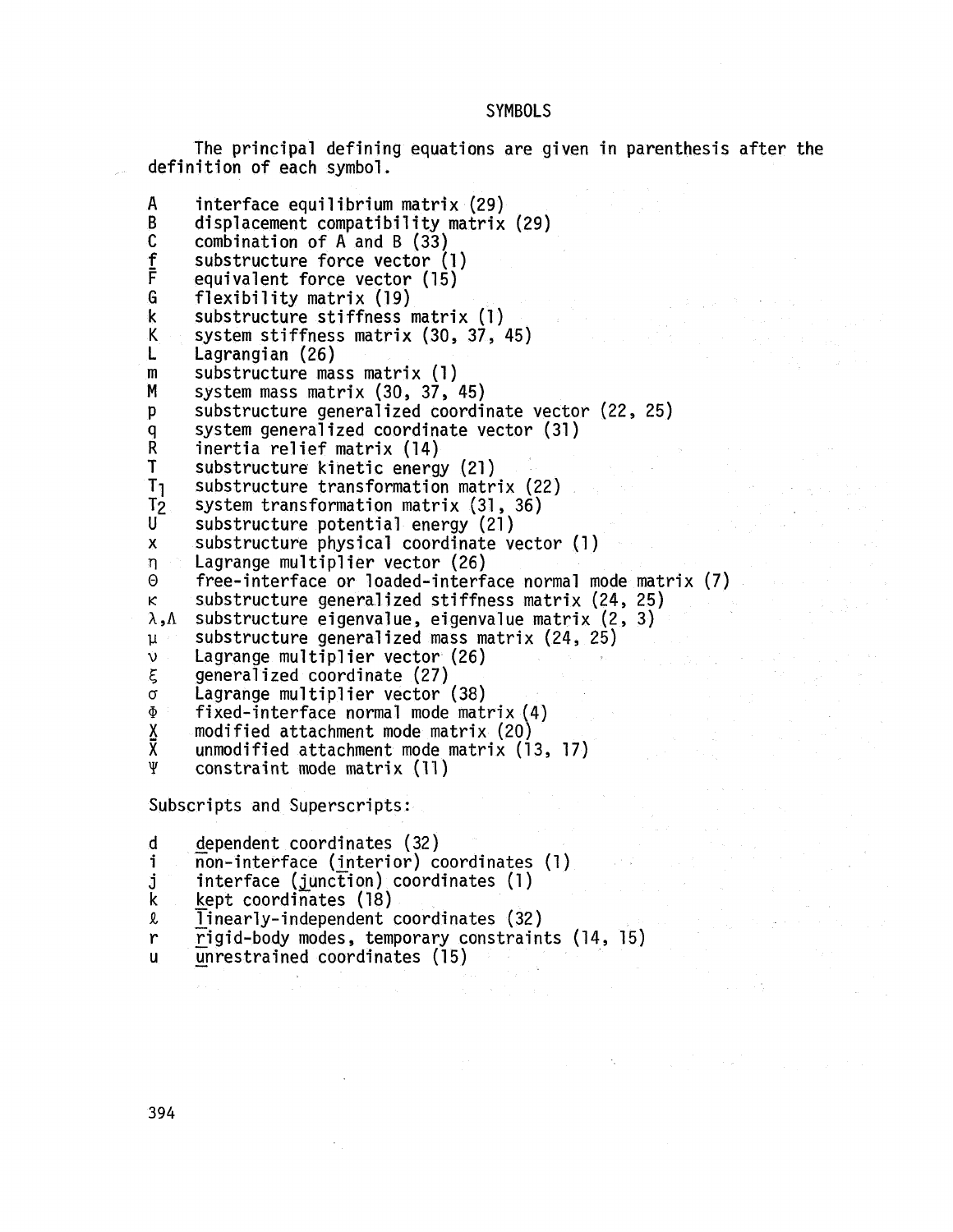## HISTORICAL REVIEW

The following is a brief review of the development of a number of substructure coupling methods:

Hurty (refs. 1,Z) developed the first substructure coupling method capable of analyzing substructures with redundant interface connection. Fixed interface normal modes, rigid-body modes and redundant constraint modes are used to define substructure general ized coordinates.

Bamford (ref. 3) introduced attachment modes, and developed a hybrid substructure coupling method.

Craig and Bampton (ref. 4) and Bajan and Feng (refs. **5,6)** modified Hurty's method by pointing out that it is unnecessary to separate the set of constraint modes into rigid-body modes and redundant constraint modes.

Goldman (ref. 7) and Hou (ref. 8) developed methods which employ freeinterface substructure normal modes. They differ in the technique used to effect coupling of the substructures, as will be explained in a subsequent section.

Benfield and Hruda (ref. 9) introduced two new concepts: they employed Guyan reduction (ref. 10) to determine interface loading, and they used a coupling strategy which differs slightly from strategies used by previous authors. field and Hruda: free-free, constrained, free-free with interface loading, and constrained with interface loading. These features serve as the basis for four methods described by Ben-

MacNeal (ref. 11) developed a hybrid method which allows some substructure interface coordinates to be constrained while others are free. He also suggested the use of statically derived modes to improve the representation of the substructure motion.

provided for arbitrary mass loading of interface points. Goldenberg and Shapiro (ref. 12) employed a method similar to HOU'S, but

effects of modes truncated from the final, set free-interface substructure normal modes. Rubin (ref. 13) extended MacNeal 's method to include second-order residual

Kuhar and Stahle (ref. 14) \*introduced a dynamic transformation which approximates the effect of modes which are truncated from the final set of system generalized coordinates.

ΥÜ.

face mode sets which he calls "the method of attachment modes" and "the method of constraint modes." The former set is combined with both free-interface normal modes and with fixed-interface normal modes to form system coordinates. The latter is combined only with fixed-interface normal modes. In a recent paper Hintz (ref. 15) describes two statically complete inter-

In reference 16 Craig and Chang describe three methods for reducing the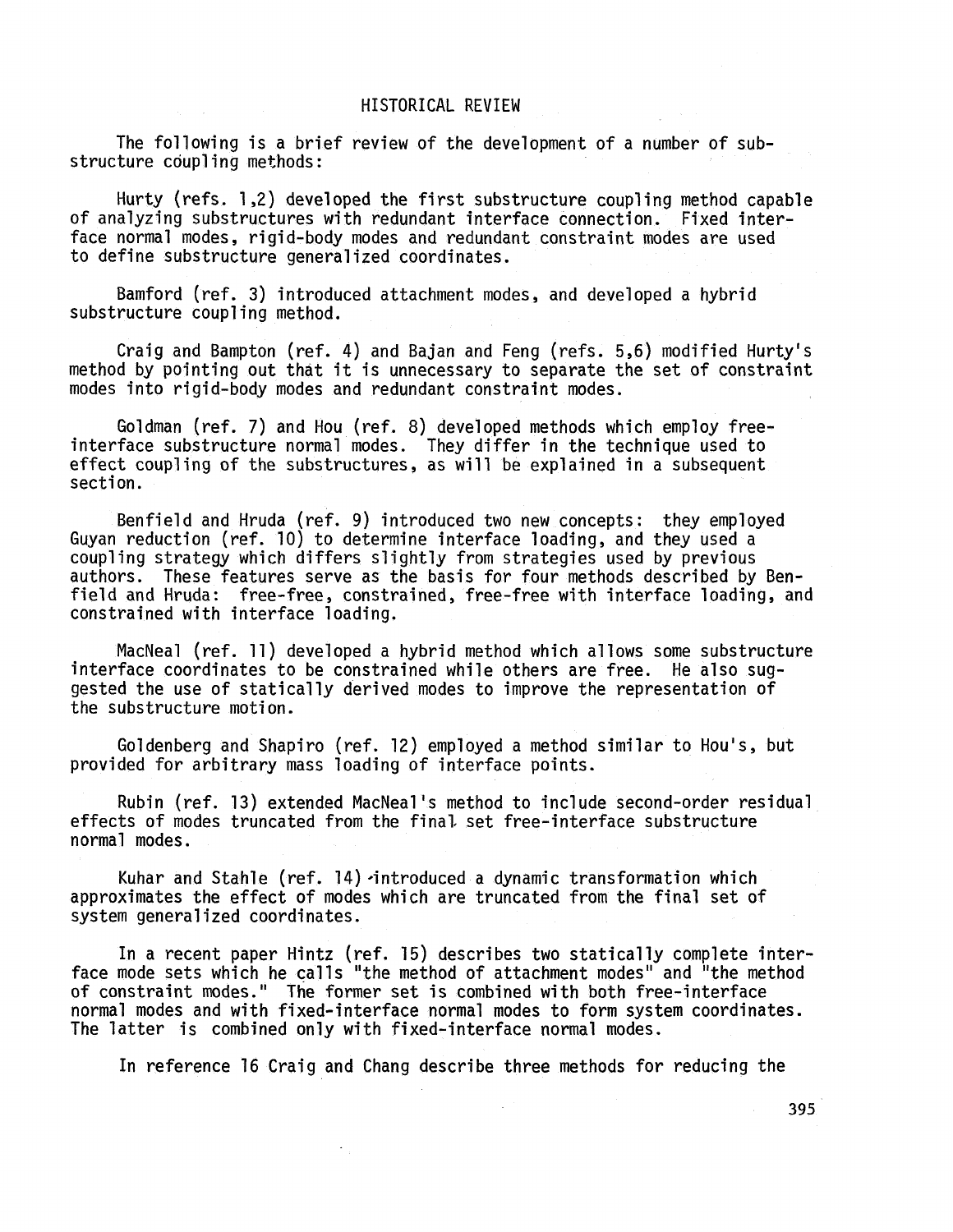number of interface coordinates in the final system equations obtained by the Hurty method or the Craig-Bampton method. In reference 17 Craig and Chang provide examples of substructure coupling based on the methods of MacNeal and Rubin.

The previous references are primarily concerned with the use of substructure coupling methods in the analytical determination of modes and frequencies ture coupling methods in the analytical determination of modes and frequencies<br>of complex structures. Several studies, however, explore the use of experimental data as input to coupling procedures. The following studies are of this nature:

Klosterman's thesis (ref. 18) provides a Comprehensive study of the experimental determination of modal representations of structures including the use of these models in substructure coupling. In reference 19 Klosterman treats substructure coupling by two methods which he calls "component mode synthesis" and ''general impedance method" respectively. The former closely para1 lels Bamford's work. In reference 20 Klosterman and McClelland introduce "inertia restraint" and outline a coupling procedure that appears to be especially suited to coupling two substructures where one is represented by modes and the second by a finite-element model.

Kana and Huzar (refs. 21,22) developed a semi-empirical energy approach for predicting the damping of a structure in terms of damping of substructures.

Hasselman (ref. **23)** employs a perturbation technique to describe substructure damping and discusses, in a general way, coupling of substructures using either free-interface modes or fixed-interface modes.

Two symposia on the topic of substructure coupling have been held (refs. 24,25). Survey papers of particular importance, which were presented at these symposia, are references 26 and 27.

A GENERAL FORMULATION OF SUBSTRUCTURE COUPLING FOR DYNAMIC ANALYSIS

The substructure coupling methods mentioned in the preceding section may be described by a single comprehensive formulation. Differences in the methods result from the use of different mode sets to describe substructure generalized coordinates and different methods of enforcing compatibility of substructure interfaces. We will first define the mode sets used in representing the substructure physical displacements in terms of substructure generalized coordi nates. Then, using the Lagrange multiplier method, we will show how enforcement of compatibility at substructure interfaces leads to system equations of motion. Finally, the vectors and matrices which define the various methods are tabulated.

## Definition of Mode Sets

The physical displacements of each substructure are represented in terms of substructure general ized coordinates through the use of various "assumed modes," including normal modes of the substructure and certain static deflec-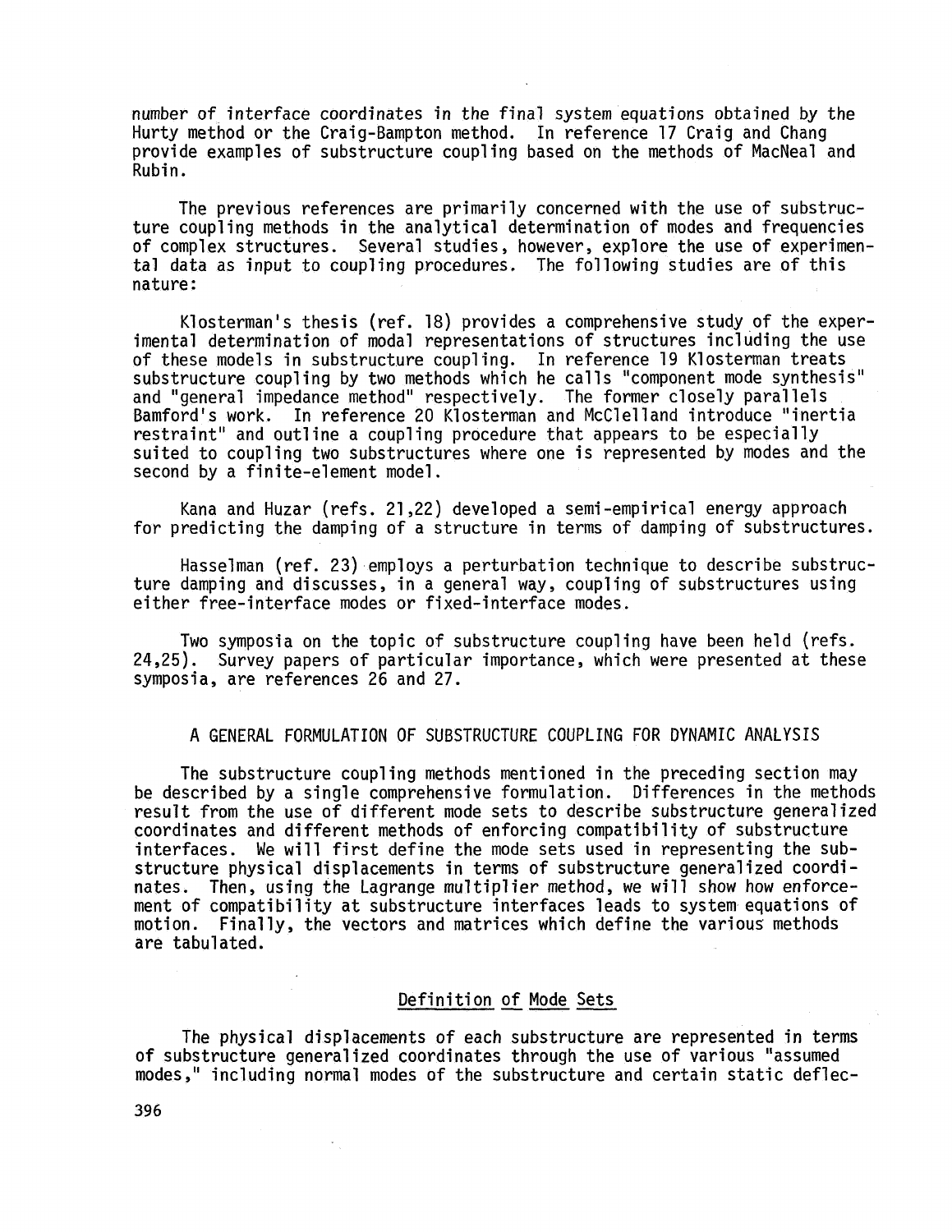tion modes.

The equation of motion of a substructure, when connected to other substructures and executing undamped free vibration, may be written in the form

$$
\begin{bmatrix} \overline{m}_{11} & \overline{m}_{1j} \\ \overline{m}_{j1} & \overline{m}_{j1} \end{bmatrix}^{\alpha} \begin{Bmatrix} \ddot{x}_{1} \\ \ddot{x}_{j} \end{Bmatrix}^{\alpha} + \begin{bmatrix} k_{11} & k_{1j} \\ k_{j1} & k_{j1} \end{bmatrix}^{\alpha} \begin{Bmatrix} x_{1} \\ x_{j} \end{Bmatrix}^{\alpha} = \begin{Bmatrix} 0 \\ f_{j} \end{Bmatrix}^{\alpha} \tag{1}
$$

# Fixed-Interface Normal Modes

Fixed-interface normal modes are obtained by setting  $x_j \equiv 0$  and solving for the free-vibration modes of the substructure. Equation (1) reduces to the eigenvalue probl em

$$
(k_{ij} - \lambda^2 m_{ij}) x_j = 0
$$
 (2)

The resulting substructure eigenvalues (frequencies) form a diagonal matrix

$$
\Lambda \equiv \text{diag} \ (\lambda_1^2 \ \lambda_2^2 \ \cdots \ \lambda_{N_i}^2) \tag{3}
$$

and the corresponding normalized eigenvectors (mode shapes) form the modal matrix

$$
\Phi = \left[ \frac{\phi_{i1}}{\sigma} - \frac{\phi_{i2}}{\sigma} - \frac{\phi_{iN}}{\sigma} - \frac{\phi_{iN}}{\sigma} \right]
$$
 (4)

where  $N_i$  is the total number of substructure interior coordinates.

## Free-Interface Normal Modes ; Loaded-Interface Normal Modes

Free-interface normal modes are obtained by setting  $f_j \equiv 0$  in equation (1) and solving for the resulting modes and frequencies of the substructure. Thus,

$$
((k - \lambda^2 m) x = 0 \tag{5}
$$

The matrix of eigenvalues is

$$
\Lambda \equiv \text{diag} \ (\lambda_1^2, \lambda_2^2 \ \ldots \ \lambda_N^2) \tag{6}
$$

where  $N = N_i + N_j$  is the total number of substructure degrees of freedom. Since the structure may be unrestrained, there may be  $N_r$  rigid-body modes. normalized eigenvectors form the modal matrix The

$$
\Theta \equiv \begin{bmatrix} \theta_{11} & \theta_{12} & \cdot & \cdot & \cdot & \theta_{1N} \\ \theta_{31} & \theta_{32} & \cdot & \cdot & \cdot & \theta_{3N} \end{bmatrix}
$$
 (7)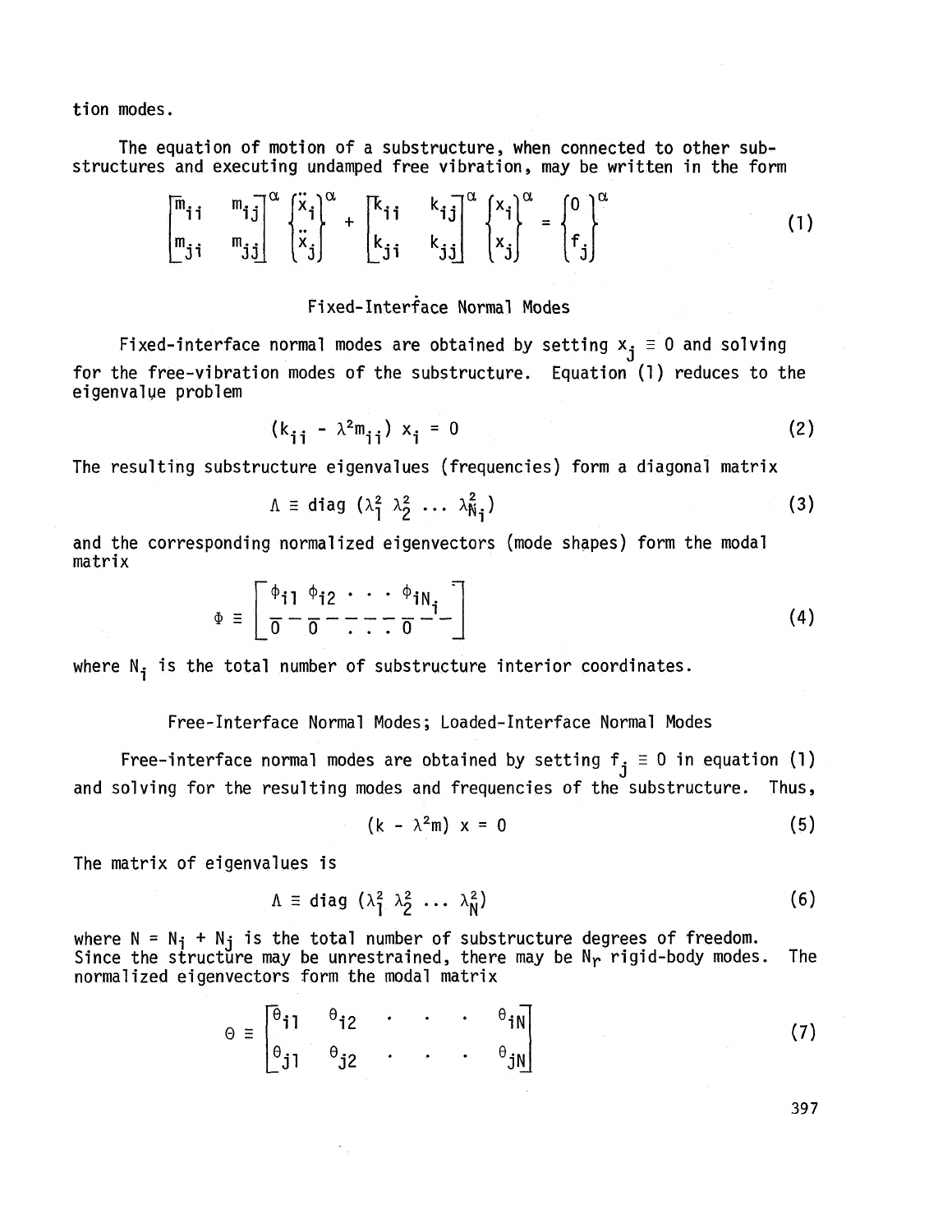Several methods (e.g., refs. 9,12) employ loaded-jnterface normal modes. These are obtained by augmenting the interface mass and/or stiffness in equation (5) to give

$$
\begin{bmatrix}\n\begin{bmatrix}\n\kappa_{ij} & \kappa_{ij} \\
\kappa_{ji} & (\kappa_{jj} + \bar{\kappa}_{jj})\n\end{bmatrix} - \lambda^2\n\begin{bmatrix}\n\bar{m}_{ij} & \bar{m}_{ij} \\
\bar{m}_{ji} & (\bar{m}_{jj} + \bar{m}_{jj})\n\end{bmatrix}\n\begin{bmatrix}\nx_i \\
x_j\n\end{bmatrix} = \n\begin{bmatrix}\n0 \\
0\n\end{bmatrix}
$$
\n(8)

 k<sub>jj</sub> and m<sub>jj</sub> are the interface "loading" matrices. The symbol 0 will be used<br>for the modal matrix corresponding to equation (8).

#### Constraint Modes

To complement fixed-interface substructure normal modes a set of constraint modes may be employed (e.g., refs. 2,4). A constraint mode is defined by imposing a unit displacement on one physical coordinate and zero displacement on the remainder of a specified subset of the substructure physical coordinates. The procedure employed to obtain constraint modes is equivalent to applying a Guyan reduction to all interior coordinates; i.e., the mass is neglected in the top row-partition of equation (1) and unit displacements are imposed successively on all junction coordinates giving

$$
\begin{bmatrix} k_{ij} & k_{ij} \end{bmatrix} \begin{bmatrix} \Psi_{ij} \\ I_{jj} \end{bmatrix} = 0
$$
 (9)

Thus, the  $N_j$  constraint modes which form the columns of the constraint mode matrix  $\Psi$  are obtained by solving the (multiple) static deflection problem

 $k_{ii}$   $\Psi_{ii}$  =  $-k_{ii}$  $(10)$ 

Then,

 $\Psi \equiv \begin{bmatrix} \Psi_{\mathbf{i} \mathbf{j}} \\ I_{\mathbf{i} \mathbf{j}} \end{bmatrix}$  $(11)$ 

If the substructure is unrestrained,  $\Psi$  will contain N<sub>r</sub> linearly independent rigid-body modes. As noted in reference 4, constraint modes and fixedinterface normal modes are orthogonal with respect to the stiffness matrix k.

#### Attachment Modes

Attachment modes are "static" modes which may be used to complement freeinterface substructure normal modes (e.g., refs. 3,11,15,18). An attachment mode is defined by imposing a unit force on one physical coordinate and zero force on the remainder of a specified subset of substructure physical coordi-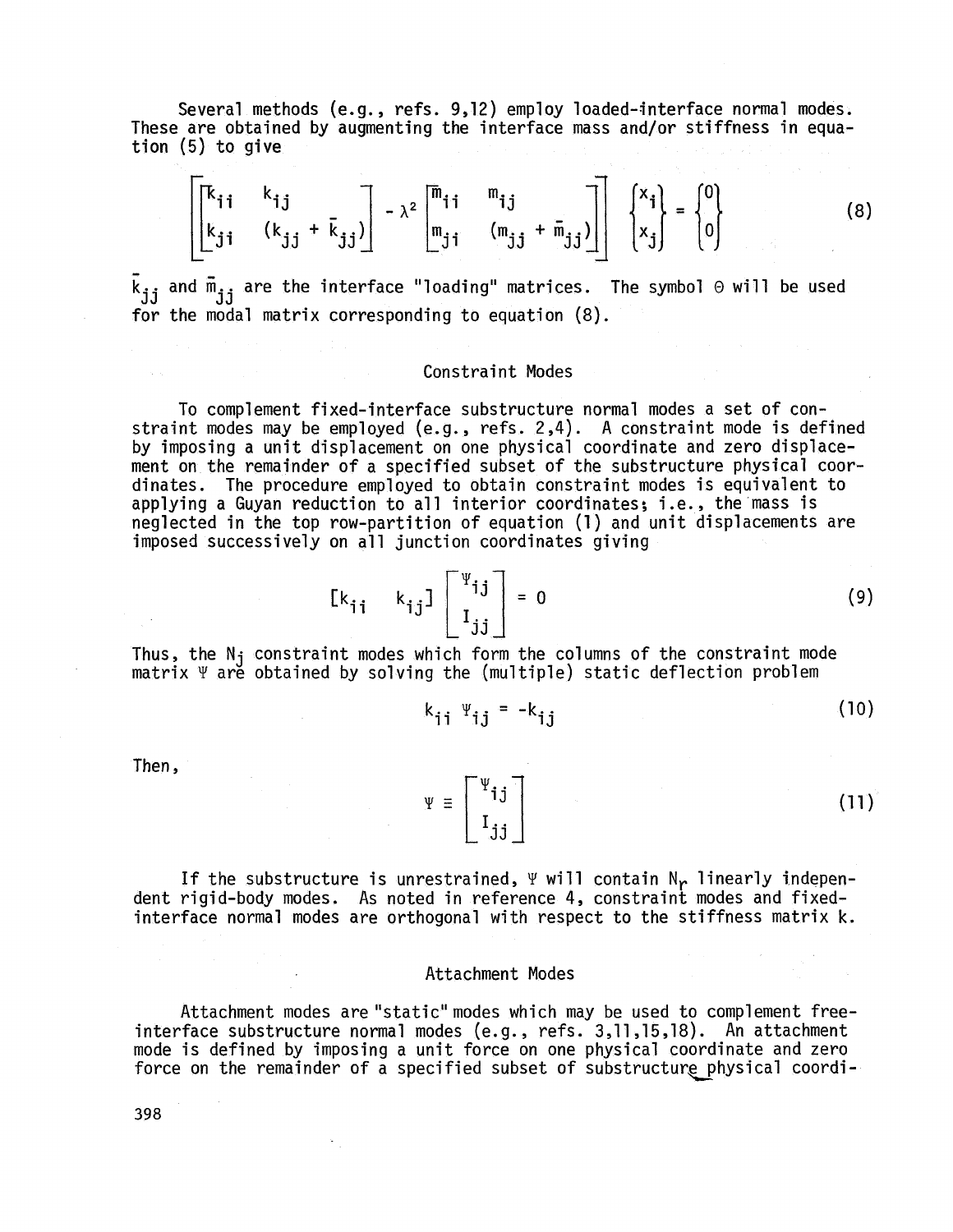nates. Attachment modes will be described first for restrained structures (for which **k** is non-singular) and then for unrestrained structures.

Attachment modes for restrained substructures.-Attachment modes for a restrained substructure are obtained by solving the multiple static deflection problem

$$
\begin{bmatrix} k_{ij} & k_{ij} \\ k_{ji} & k_{jj} \end{bmatrix} \begin{bmatrix} \bar{x}_{ij} \\ \bar{x}_{jj} \end{bmatrix} = \begin{bmatrix} 0 \\ I_{jj} \end{bmatrix}
$$
 (12)

Then the attachment mode matrix is defined by

$$
\bar{x} = \begin{bmatrix} \bar{x}_{1j} \\ \bar{x}_{3j} \end{bmatrix}
$$
 (13)

Attachment modes can be expressed as linear Combinations of free-interface normal modes. However, in a later section when the normal mode set is truncated, the attachment modes will be modified so that they are orthogonal to the kept normal' modes. The modified attachment mode set will be called X.

Attachment modes for unrestrained substructures. -For an unrestrained substructure, attachment modes may be obtained by using rigid-body inertia forces to equilibrate applied forces and by temporarily imposing a set of  $\mathsf{N}_{\mathsf{P}}$  nonredundant constraints. Let  $\Theta_{\bm r}$  be the set of  $N_{\bm r}$  (normalized) rigid-body modes of the substructure and let

> **T**   $(14)$  $R = I - m\Theta_r \Theta_r$

be the inertia relief matrix (ref. 15). Then, the attachment modes may be obtained from

$$
\begin{bmatrix}\nk_{rr} & k_{ru} & k_{rj} \\
k_{ur} & k_{uu} & k_{uj} \\
k_{jr} & k_{ju} & k_{jj}\n\end{bmatrix}\n\begin{bmatrix}\n0 \\
\bar{x}_{uj} \\
\bar{x}_{jj}\n\end{bmatrix} = R\n\begin{bmatrix}\n0 \\
0 \\
I_{jj}\n\end{bmatrix} = \begin{bmatrix}\n\bar{F}_{rj} \\
\bar{F}_{uj} \\
\bar{F}_{jj}\n\end{bmatrix}
$$
\n(15)

where r stands for the N<sub>r</sub> restrained interior coordinates and u stands for the<br>N<sub>U</sub> = N<sub>i</sub> - N<sub>r</sub> unrestrained interior coordinates. From equation (15)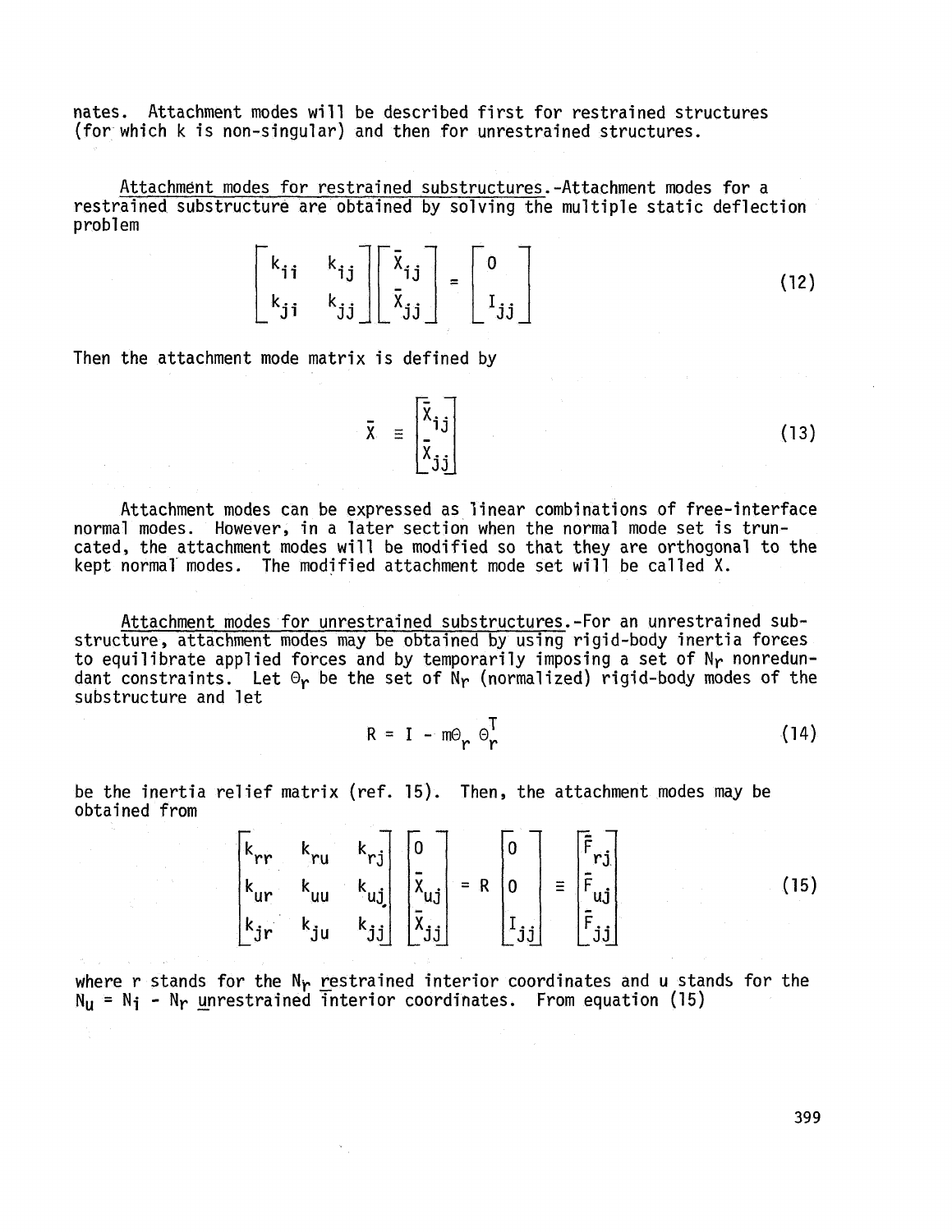$$
\begin{bmatrix}\nk_{uu} & k_{u,j} \\
k_{ju} & k_{j,j}\n\end{bmatrix}\n\begin{bmatrix}\n\overline{x}_{u,j} \\
\overline{x}_{j,j}\n\end{bmatrix} = \begin{bmatrix}\n\overline{F}_{u,j} \\
\overline{F}_{j,j}\n\end{bmatrix}
$$

Finally,

 $\bar{x} = \begin{bmatrix} \bar{x}_{uj} \\ \bar{x}_{uj} \\ \bar{x}_{j,i} \end{bmatrix}$ 

Rigid-body modes may be removed from the  $\bar{x}$  matrix by premultiplying it by  $R^T$ .

## Truncation of Mode Sets

One of the most significant features of substructure coupling techniques is that they permit the number of degrees of freedom of a system to be reduced in a systematic manner through truncation of the mode sets which define the generalized coordinates of the system. Hintz (ref. 15) has provided a comprehensive discussion of truncation of mode sets. Although truncation is usually accomplished by elimination of some coordinates associated with substructure normal modes (e.g., ref. 26), truncation may also be associated with other normal modes (e.g., ref. 26), truncation may also be associated v<br>coordinates such as constraint mode coordinates (e.g., ref. 16). will be confined here to the former, i.e., truncation of normal mode coordinates. The subscript k will be used to denote the columns of  $\Phi$  or *0* which are <u>k</u>ept. For example, the N<sub>k</sub> modes which are kept form the columns of  $\Theta_{\mathbf{k}}$ , where Attention

$$
\Theta_{k} \equiv \begin{bmatrix} \Theta_{ik} \\ \Theta_{jk} \end{bmatrix}
$$

 $(18)$ 

 $(16)$ 

 $(17)$ 

The diagonal matrix of corresponding eigenvalues will be denoted by  $\Lambda_{\nu\nu}$ .

As noted previously, attachment modes can be expressed as linear combinations of the free-interface normal modes. However, when the normal mode set is<br>truncated, the attachment modes can no longer be represented in terms of  $\Theta$ truncated, the attachment modes can no longer be represented in terms of  $\Theta_{k}$ . the contrary, it is possible to modify the attachment modes so that they are orthogonal to the modes in  $\Theta_k$  (e.g., see refs. 13,17). This will be illustrated here for attachment modes of a restrained substructure.

Note, in equation (12), that the columns of  $\bar{X}$  correspond to columns of the flexibility matrix  $k^{-1}$ . The contribution of the kept normal modes to this flexibility matrix is given by (see ref. 17)

$$
G_k = \Theta_k \Lambda_{kk}^{-1} \Theta_k^T
$$
 (19)

*400* '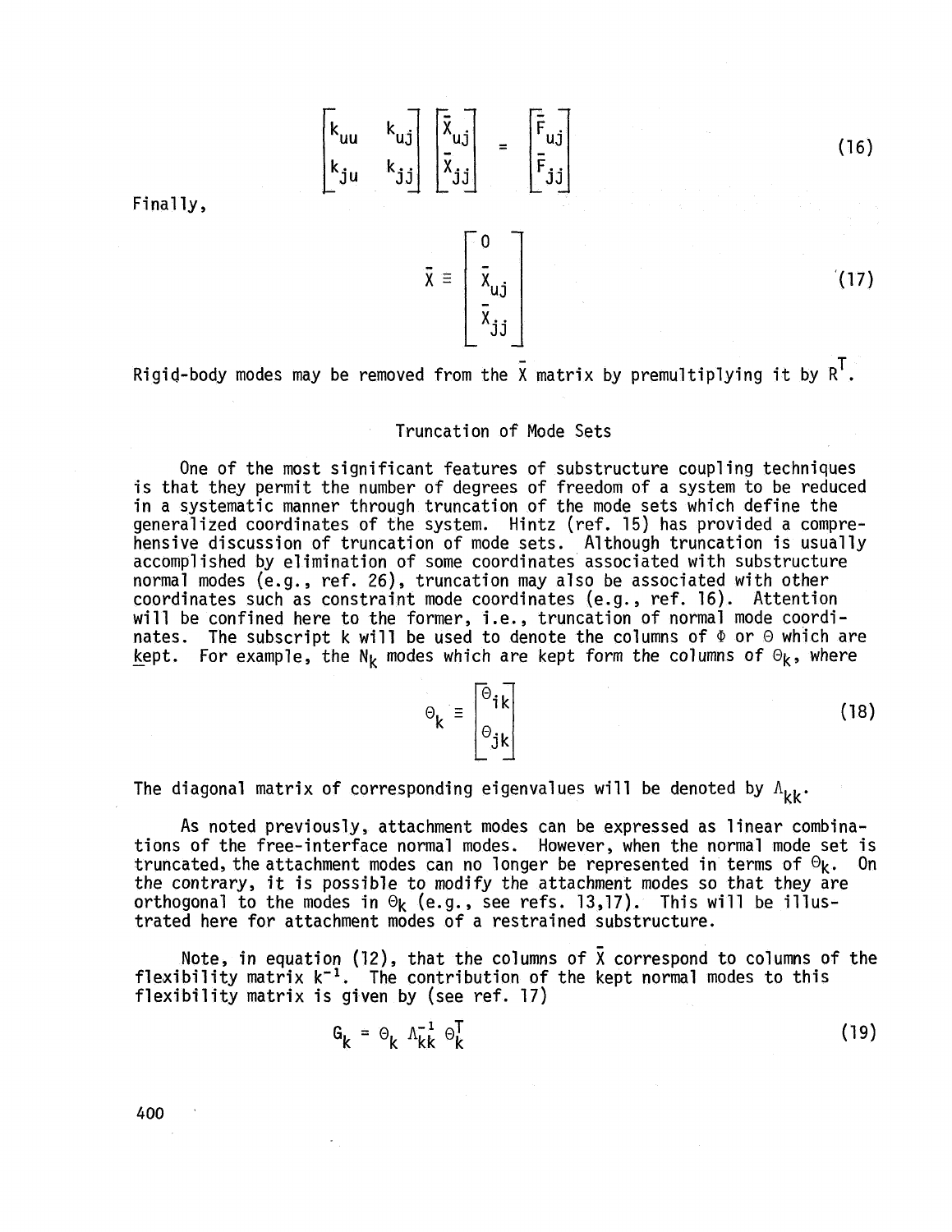The contribution of the modes in  $\Theta_k$  to  $\bar{X}$  can be removed from  $\bar{X}$  leaving

$$
X = \overline{X} - \Theta_k \Lambda_{kk}^{-1} \Theta_{jk}^T
$$
 (20)

## Energy Expressions for Substructures; Coordinate Transformation

The derivation of system equations of motion will be based on Lagrange's equations of motion with undetermined multipliers. Expressions for kinetic energy and strain energy of the substructures are required. These will be given first for substructure physical coordinates and then in terms of substructure generalized coordinates.

The kinetic energy and potential energy of a substructure are given by  
\n
$$
T = \frac{1}{2} \dot{x}^T \dot{m} \dot{x} , \quad U = \frac{1}{2} x^T k x
$$
\n(21)

respectively. The substructure physical coordinates, x, may be expressed in terms of substructure generalized coordinates, p, by the coordinate transformation

$$
x = T_1 p \tag{22}
$$

When the above coordinate transformation is inserted into equations  $(21)$ , the substructure generalized mass and stiffness matrices are obtained. Thus,

$$
T = \frac{1}{2} \dot{p}^T \mu \dot{p} , \qquad U = \frac{1}{2} p^T \kappa p
$$
 (23)

where

$$
\mu = T_1^T m T_1 , \qquad \kappa = T_1^T k T_1
$$
 (24)

## Substructure Coupling; System Equations of Motion

To illustrate coupling of substructures to form a system, two substructures,  $\alpha$  and  $\beta$ , will be employed. Let

$$
p \equiv \begin{bmatrix} p^{\alpha} \\ p^{\beta} \end{bmatrix}, \quad \mu \equiv \begin{bmatrix} \mu^{\alpha} & 0 \\ 0 & \mu^{\beta} \end{bmatrix}, \quad \kappa \equiv \begin{bmatrix} \kappa^{\alpha} & 0 \\ 0 & \kappa^{\beta} \end{bmatrix}
$$
 (25)

The substructure generalized coordinates are not all independent but are related by force equilibrium and displacement compatibility at substructure interfaces. These relationships may be expressed by the equations

$$
A p = 0 , B p = 0
$$

respectively. Then, a Lagrangian may be formed as follows: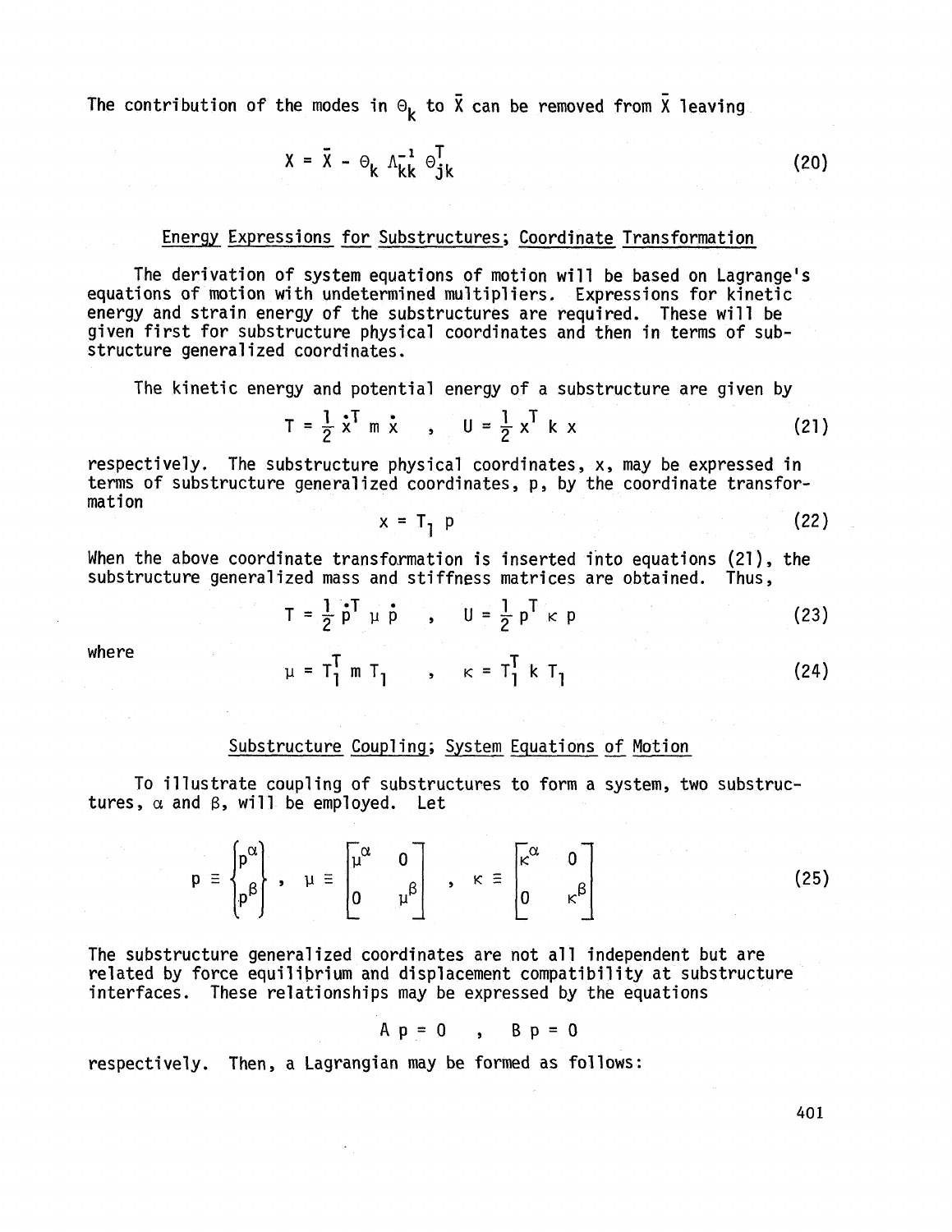$$
L = \frac{1}{2} \dot{p}^{T} \mu \dot{p} - \frac{1}{2} p^{T} \kappa p + \eta^{T} A p + \nu^{T} B p
$$
 (26)

The system equations may be obtained by applying Lagrange's equation in the form

$$
\frac{d}{dt} \left( \frac{\partial L}{\partial \xi_n} \right) - \frac{\partial L}{\partial \xi_n} = 0 \tag{27}
$$

where  $\xi_n$  can refer to  $p_n$ ,  $\eta_n$  or  $v_n$ . Then equations (26) and (27) may be combined to give

$$
\mu \ddot{\mathbf{p}} + \kappa \mathbf{p} = \mathbf{A}^{\mathsf{T}} \eta + \mathbf{B}^{\mathsf{T}} \mathbf{v}
$$
 (28)

together with the constraint equations

$$
Ap = 0 , BP = 0
$$
 (29)

In the works cited previously, two basic approaches have been employed for solving the coupled equations contained in equations (28) and (29). Both lead to system equations of the form

$$
M\ddot{q} + Kq = 0 \tag{30}
$$

The method used by most authors will be referred to as the implicit method. It involves the use of a coordinate transformation T<sub>2</sub> to replace the set of dependent coordinates, p, by a set of ljnearly independent coordinates q. Thus,

$$
p = T_2 q \tag{31}
$$

Let  $p$  be partitioned into <u>d</u>ependent coordinates,  $p_{\bf d}$ , and linearly independent coordinates,  $p_{\ell}$ , as follows:

> $(32)$  $p \equiv \{$  $P_{\ell}$  ]

and let the constraint matrices A and B be combined to form the matrix C, i.e.,

 $C~p~\equiv~$   $\begin{bmatrix} A \\ B \end{bmatrix}$   $p = 0$  (33)

Since C will have fewer rows than columns, equations (32) and (33) may be combined and written in the form

$$
\begin{bmatrix} C_{dd} & C_{dz} \end{bmatrix} \begin{bmatrix} P_d \\ P_{\ell} \end{bmatrix} = 0 \qquad (34)
$$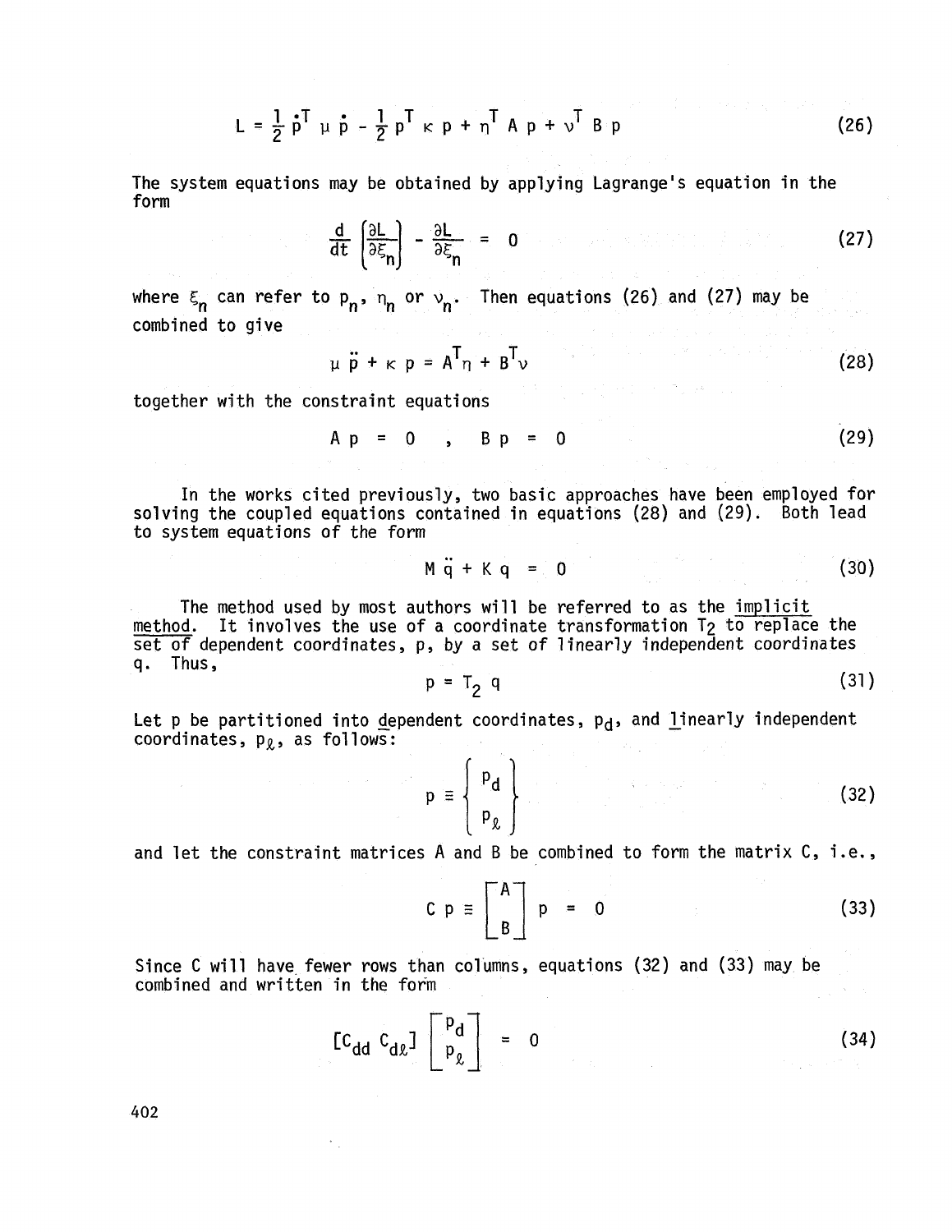where  $c_{dd}$  is a non-singular square submatrix of  $c$ . Then

$$
\begin{bmatrix} \mathbf{p}_{\mathbf{d}} \\ \mathbf{p}_{\ell} \end{bmatrix} = \begin{bmatrix} -c_{\mathbf{d}}^{-1} & c_{\mathbf{d}\ell} \\ I_{\ell\ell} \end{bmatrix} \mathbf{p}_{\ell} \qquad (35)
$$

Let  $q \equiv p_{\theta}$ . Then equations (31) and (35) give

$$
T_2 = \begin{bmatrix} -c_{dd}^{-1} & c_{dd} \\ I_{g,g} & \end{bmatrix}
$$
 (36)

as the general expression for transformation matrix **T,.**  as the general expression for transformation matrix T<sub>2</sub>. The matrices M and K<br>in equation (30) are given by

$$
M = T_2^T \mu T_2 , \qquad K = T_2^T \kappa T_2
$$
 (37)

Goldman (ref. **7)** solved equations (28) and **(29)** by an approach which will be referred to as the explicit method. Let

$$
\sigma \equiv \left\{ \begin{array}{c} \eta \\ v \end{array} \right\}
$$
 (38)

Then equation (28) may be written

 $\Delta \phi$ 

 $\sim$ 

$$
\mu \ddot{p} + \kappa p = C^{\text{T}} \sigma \tag{39}
$$

 $\sigma$  may be related to p by multiplying equation (39) by C  $\mu^{-1}$  and incorporating equation **(33).** Then equation **(39)** may be written in the form

$$
\mu \ddot{p} + [I - C^T (C \mu^{-1} C^T)^{-1} C \mu^{-1}] \kappa p = 0 \qquad (40)
$$

Goldman's final system equations are obtained by letting

$$
p = \kappa^{-1/2} q \tag{41}
$$

Then equation (40) can be reduced to the form of equation **(30)** with

$$
M = I, K = \kappa^{1/2} \mu^{-1} [I - C^{T} (C \mu^{-1} C^{T})^{-1} C \mu^{-1}] \kappa^{1/2}
$$
 (42)

Since equation (41) implies no reduction. in number of coordinates, equation (30) leads to some extraneous frequencies and modes in the Goldman method.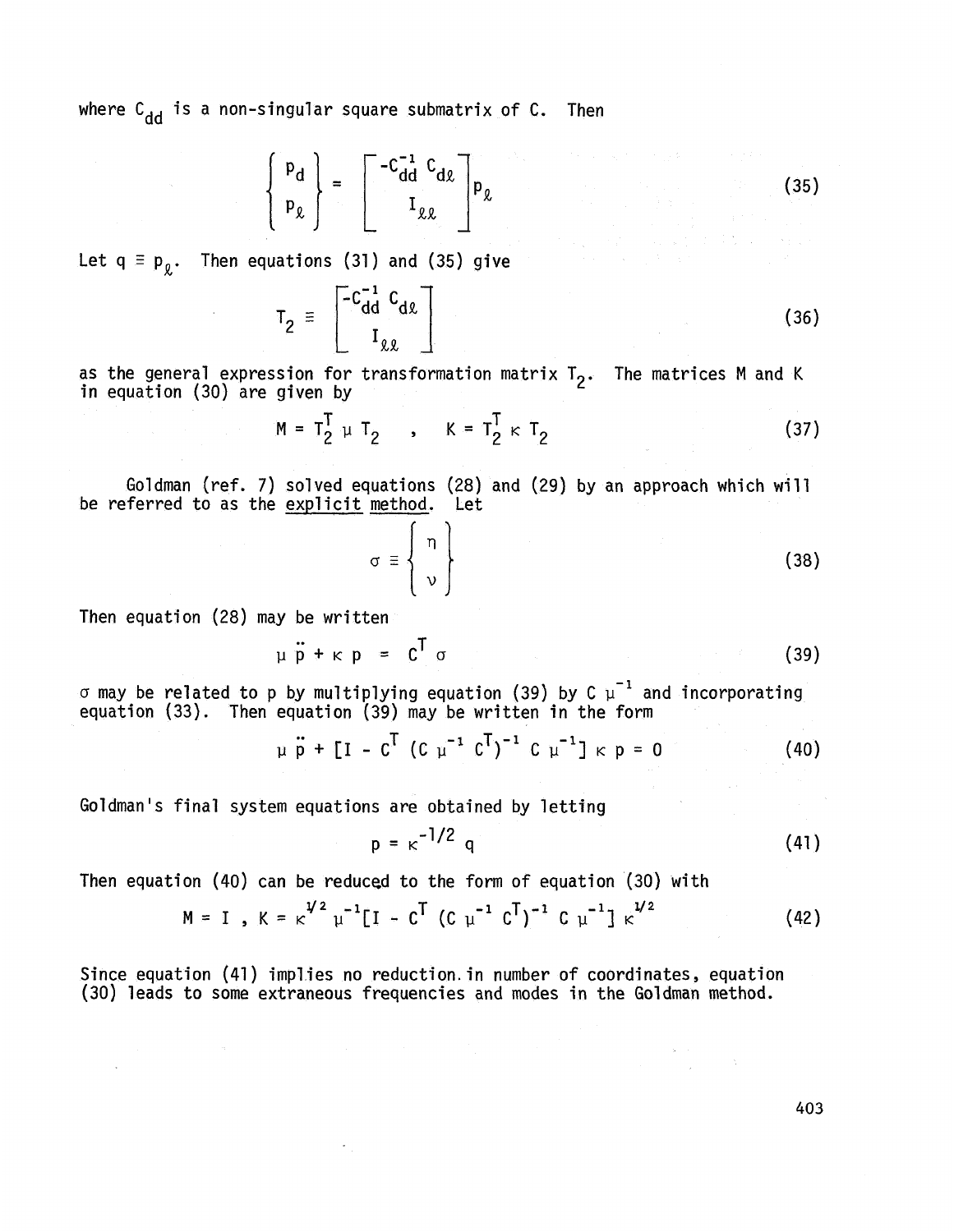## Description of Various Coup1 ing Methods

Table I shows the constituent vectors and matrices (i.e.,  $T_1$ , p,  $T_2$ , etc.)

of a representative selection of the substructure coupling methods named earlier in the historical review. In all cases the methods fit into the general formulation just described. However, in a few cases the notation has been simplified by employing a partitioning of C (or 9) different from that indicated in equations (34) and (36).

## CONVERGENCE PROPERTIES

Desirable characteristics for substructure coupling methods include (e.g. , see refs. 13,15): computational efficiency, interchangeability, component flexibility, synthesis flexibility, static completeness, and test compatibility. Although it is not within the scope of this paper to make a detailed comparison of coupling techniques on the basis of the above criteria, a few results concerning computational efficiency, i .e. , convergence, will be presented. Several authors have previously discussed convergence of system frequencies (e.g. refs. 13,16,26,27). Rubin (ref. 13) also considered convergence of mode shapes and shear and moment in beam elements.

mode 3 of a clamped-clamped uniform beam. Figure 1 shows frequency and RMS bending moment convergence properties of

#### CONCLUDING REMARKS

A general formulation has been presented which permits substructure coupling methods to be defined in terms of a few constituent matrices. Although a detailed comparison of various substructure coupling methods has not been within the scope of this paper, it is hoped that the presentation of this general formulation will facilitate future studies of substructure coupling methods. At the present time the use of substructure coupling as an analysis tool seems to be a well-developed subject. On the contrary, much remains to be learned about effective ways to use substructure coupling in conjunction with experimental studies. It is hoped that this topic will receive increased attention in the future.

#### REFERENCES

- **1.**  Hurty, W.C.: Vibrations of Structural Systems by Component Mode Synthesis. Proc. ASCE, vol. 85, no. EM4, Aug. 1960, pp. 51-69.
- 2. Hu'rty, W.C. : Dynamic Analysis of Structural Systems Using Component rty, W.C.: Dynamic Analysis of Structural Systems Using Com<br>Modes. AIAA Journal, vol. 3, no. 4, Apr. 1965, pp. 678-685.
- **3.**  Bamford, R.M.: A Modal Combination Program for Dynamic Analysis of Structures. Tech. Memo. 33-290, Jet Propulsion Laboratory, Pasadena,<br>CA, July 1967.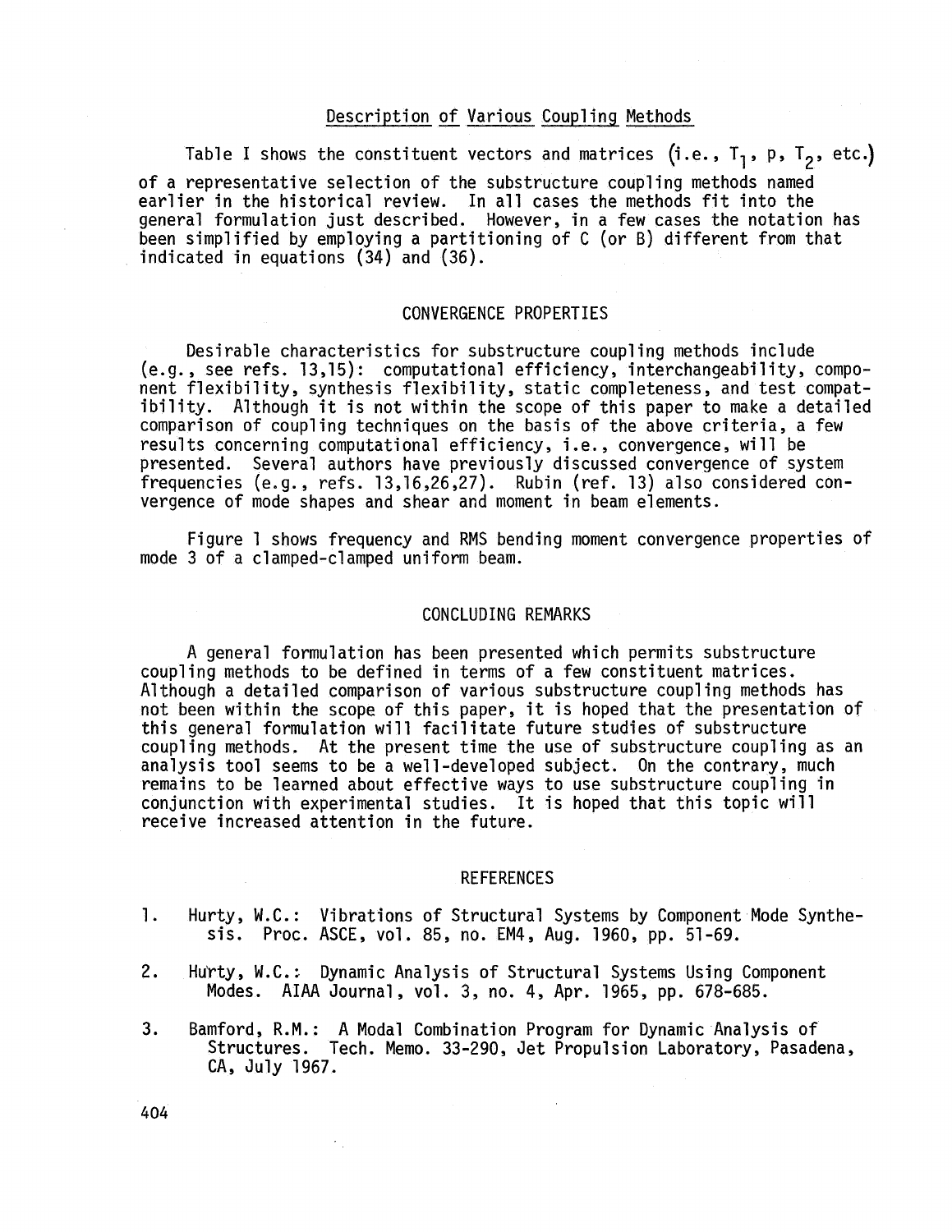- 4. Craig, R.R., Jr.and Bampton, M.C.C. : Coupling of Substructures for aig, K.K., or.and Bampton, M.C.C.: Coupling or Substructures for<br>Dynamic Analyses. AIAA Journal, vol. 6, no. 7, July 1968, pp. 1313-1319.
- 5. Bajan, R.L. and Feng, C.C.: Free Vibration Analysis by the Modal Substijan, R.L. and Feng, C.C.: Free Vibration Analysis by the Modal Subs<br>tution Method. American Astronautical Society Paper No. 68-8-1, AAS Symposium on Space Projections from the Rocky Mountain Region, Denver, CO, July 1968.
- 6. Bajan, R.L.; Feng, C.C.; and Jaszjics, I.J.: Vibration Analysis of Complex Structural Systems by Modal Substitution. Proc. 39th Shock and Vibration Symposium, Monterey, CA, Oct. 1968.
- 7. vol. 7, no. 6, June 1969, pp. 1152-1154. Goldman, R.L.: Vibration Analysis by Dynamic Partitioning. AIAA Journal,
- 8. Shock and Vibration Bulletin, no. 40, pt. 4, Naval Research Laboratory, Washington, D.C., Dec. 1969, pp. 25-39. Hou, S.: Review of Modal Synthesis Techniques and a New Approach. The
- 9. Benfield, W.A. and Hruda, R.F.: Vibration Analysis of Structures by Component Mode Substitution. AIAA Journal, vol. 9, no. 7, July 1971, pp. 1255-1261.
- 10. Guyan, R.J.: Reduction of Stiffness and Mass Matrices. AIAA Journal, vol. **3,** no. 2, Feb. 1965, **p.** 380.
- 11. MacNeal, R.H.: A Hybrid Method of Component Mode Synthesis. J. of Computers and Structures, vol. 1, no. 4, Dec. 1971, pp. 581-601.
- 12. Goldenberg, S. and Shapiro, M.: A Study of Modal Coupling Procedures. (Grumman Aerospace Corp. ; NASA Contract No. NAS-10635-8. ) NASA CR-112252, 1972.
- 13. Rubin, S.: An Improved Component-Mode Representation. AIAA Paper No. 74-386, AIAA/ASME/SAE 15th Structures, Structural Dynamics and Materials Conference, Las Vegas, Nevada, April 1974.
- 14. Kuhar, E.J. and Stahle, C.V.: A Dynamic Transformation Method for Modal Synthesis. AIAA Journal, vol. 12, no. 5, May 1974, pp. 672-678.
- 15.. Hintz, R.M. : Analytical Methods in Component Modal Synthesis. AIAA Journal, vol. 13, no. 8, Aug. 1975, pp. 1007-1016.

÷.

- 16. Craig, R.R., Jr. and Chang, C-J.: Substructure Coupling with Reduction of Interface Coordinates--Fixed-Interface Methods. TICOM Rept. No. 75-1, The University of Texas at Austin, Austin, TX, Jan. 1975.
- 17. Coup1 ing for Dynamic Analysis. AIAA Journal (accepted for pub1 ication). Craig, R.R., Jr. and Chang, C-J. : Free-Interface Methods of Substructure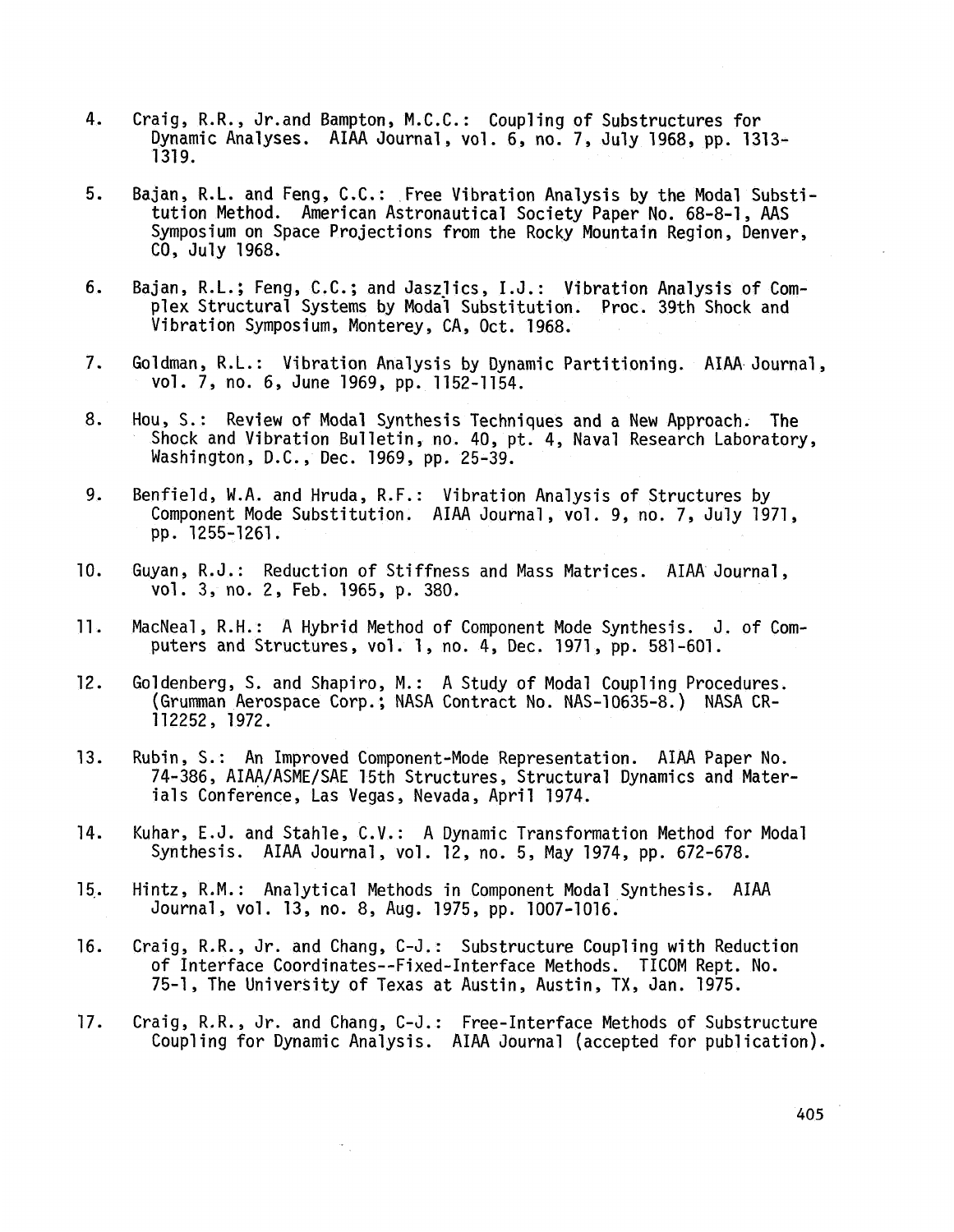- 18. Klosterman, A.L.: On the Experimental Determination and Use of Modal Representations of Dynamic Characteristics. Ph. D. dissertation , University of Cincinnati , 1971.
- 19. Klosterman, A.L.: A Combined Experimental and Analytical Procedure for Improving Automotive System Dynamics. Paper No. 720093, Society of Automotive Engineers, Automotive Engineering Congress , Detroit, MI , Jan. 1972.
- $20.$ Klosterman, A.L. and McClelland, W.A.: Combining Experimental and Analytical Techniques for Dynamic System Analysis. presented at 1973 Tokyo Seminar on Finite Element Analysis, Nov. 1973.
- 21. Kana, D.D. and Huzar, S.: Synthesis of Shuttle Vehicle Damping Using Substructure Test Results. Interim Report for NASA Contract No. NAS8-27569, Southwest Research Institute, San Antonio, TX, June 1972.
- 22. Kana, D.D. and Huzar, S.: Synthesis of Shuttle Vehicle Damping Using Substructure Test Results. J. Spacecraft and Rockets, vol. 10, no. 12, Dec. 1973, pp. 790-797.
- 23. No. 74-387 , presented at AIAA/ASME/SAE 15th Structures , Structural Dynamics and Materials Conference, Las Vegas, NV, Apr. 1974. Hasselman, T.K.: Damping Synthesis from Substructure Tests. AIAA Paper
- 24. Neubert, V.H. and Raney, J.P., eds.: Synthesis of Vibrating Systems. The American Society of Mechanical Engineers, Nov. 1971.
- 25. Ryan, R.S., ed.: Symposium on Substructure Testing and Synthesis. NASA Marshall Space Flight Center, Aug. 1972.
- 26. Hurty, W.C.: Introduction to Modal Synthesis Techniques. Synthesis of Vibrating Systems, ASME, Nov. 1971.
- 27. Benfield, W.A.; Bodley, C.S.; and Morosow, G.: Modal Synthesis Methods. Symposium on Substructure Testing and Synthesis, NASA, Aug. 1972.

 $\mathbf{v}$ 

 $\sim$ 

 $\epsilon_{\rm{in}}$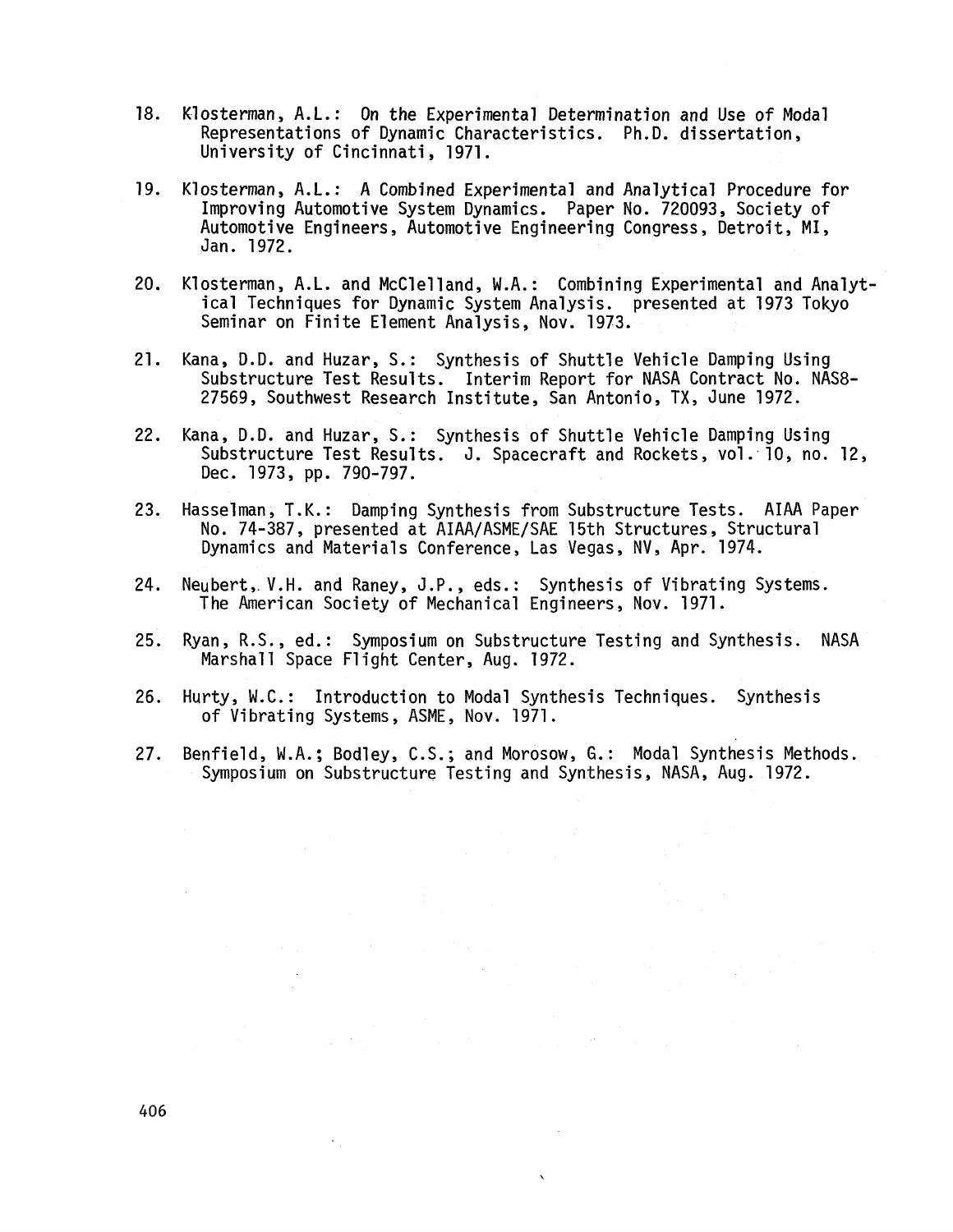TABLE I.-VECTORS AND MATRICES DEFINING SUBSTRUCTURE COUPLING METHODS

| Method<br>(Type)<br>Matrix<br>etc.            | Goldman<br>(Free-<br>interface,<br>Explicit)                                                                       | (Free-interface,<br>Implicit)<br>For                                                                                                                                                 | Goldenberg & Shapiro<br>(Loaded-interface,<br>Implicit)                                                                                                                      | Craig & Bampton<br>Bajan & Feng*<br>(Fixed-interface,<br>Implicit)                                                                                  | Hruda**<br>Benfield & Hruda*"<br>(Free-interface,<br>Implicit)        | (Free-interface,<br>Implicit)<br>Hintzi                                                                                                                                                                                                               | Craig & Changtt<br>(Free-interface,<br>Implicit)                                                                                                                                                                                                                                                                                                                                                     |
|-----------------------------------------------|--------------------------------------------------------------------------------------------------------------------|--------------------------------------------------------------------------------------------------------------------------------------------------------------------------------------|------------------------------------------------------------------------------------------------------------------------------------------------------------------------------|-----------------------------------------------------------------------------------------------------------------------------------------------------|-----------------------------------------------------------------------|-------------------------------------------------------------------------------------------------------------------------------------------------------------------------------------------------------------------------------------------------------|------------------------------------------------------------------------------------------------------------------------------------------------------------------------------------------------------------------------------------------------------------------------------------------------------------------------------------------------------------------------------------------------------|
| นา                                            | $\tilde{\boldsymbol{\varepsilon}}_{\boldsymbol{\theta}}^{\boldsymbol{\varepsilon}}$<br>$\tilde{e}^{\rm s}_{\rm s}$ | $e_{j3}^{\alpha}$<br>$e_{\mathbf{r}}^{\mathbf{a}}$<br>$e_{\rm id}^{\rm c}$<br>$\int_{\sigma}^{\infty}$<br>ÌИ<br>$\overline{\varepsilon}$<br>$\mathbf{1}_{\mathbf{g}^{(\mathsf{c})}}$ | $\begin{bmatrix} 6\frac{1}{2}i\end{bmatrix}$<br>$\sigma_{i\ell}^a$<br>$\mathbb{R}^6$<br>ಀೄಁ<br>$\mathbf{u}$<br>$\sqrt{\frac{3}{25}}$<br>$\overline{e_{j\star}^{\mathbf{g}}}$ | $\mathbf{e}_{\boldsymbol{\phi}}^{\mathbf{e}}$<br>$\bullet$<br>$\epsilon_{\rm D}^2$<br>$\mathbf{r}^{\mathbf{a}}_{\mathbf{r}^{\mathbf{a}}}$           | ๎๏*<br>$\frac{5}{2}$                                                  | $x_{i,j}^\alpha \mid \theta_{ik}^\alpha$<br>$\chi^{\alpha}_{\rm jj}$   $\sigma^{\alpha}_{\rm jk}$                                                                                                                                                     | $x_{33}^{\alpha}$   $\frac{\alpha}{3k}$<br>$\frac{1}{2}$<br>$x_{i,j}^{\alpha}$ .                                                                                                                                                                                                                                                                                                                     |
| T                                             | $a_0^*$<br>ືື້                                                                                                     | $\mathfrak{s}^{\mathfrak{g}}_{\mathfrak{g}}$<br>$\mathbf{e}^{\mathbf{e}}_{\mathbf{k}}$                                                                                               | $\frac{a}{\sigma^2}$<br>್ಕೈ<br>ႜႜႍ႞ၜ<br>$\frac{a_0}{2}$<br>m<br>г<br>$\overline{\mathcal{C}^{\mathbf{g}}_{\mathbf{y}}$<br>្រុះ<br>ក្រុ                                       | ั้∝ู≃ั<br>$\circ$<br>$\mathbb{F}_{\mathbb{P}^2}$<br>$\tilde{\mathbf{r}}_{\mathbf{J}}$                                                               | г<br>$a_0^*$<br>$\mathbf{a}_{\mathbf{B}}$<br>$\bullet$                | $x_{j,j}^{\beta} + \theta_{jk}^{\beta}$<br>$x_{i,j}^{\beta}$   $\circ_i^{\beta}$ $\star$                                                                                                                                                              | $\begin{array}{c}\n\mathbf{x}_0^{\mathsf{B}} & \mathsf{J}_0^{\mathsf{B}} \\ \mathbf{y}_1^{\mathsf{B}} & \mathsf{J}_1^{\mathsf{B}}\n\end{array}$<br>$x_{1j}^{\beta}$   $\Theta_{1k}^{\beta}$                                                                                                                                                                                                          |
| $\cdot$<br>م                                  | بره<br>آه<br>$\frac{a}{a}$                                                                                         | $\sigma_{\rm m}$<br>ىدە<br>ిన్                                                                                                                                                       | ್ಕ್ಡಿಕ<br>ಕ್ಕಿತ<br>$a_{\alpha}^{\alpha}$<br>್ಕೆ<br>m.<br>$\overline{z}$<br>۹ì                                                                                                | $\mathbf{e}^{\mathbf{x}}$<br>$\frac{a}{b}$<br>ຶ້<br>ా                                                                                               | $\frac{a}{a}$<br>$\tilde{\mathbf{r}}^{\mathbf{x}}$<br>$a_x$           | ໍລ<br>$\frac{a}{a}$<br>ينې<br>م<br>متعي                                                                                                                                                                                                               | ್ದೆ×<br>$a_{\alpha}^{\alpha}$<br>دج<br>بية                                                                                                                                                                                                                                                                                                                                                           |
| ÷                                             | not<br>applicable                                                                                                  | applicable<br>Ë                                                                                                                                                                      | not<br>applicable                                                                                                                                                            | applicable<br>ë                                                                                                                                     | applicable<br>not                                                     | applicable<br>not.                                                                                                                                                                                                                                    | $\begin{smallmatrix}&&16\\1&13&1&0&1&15\\1&&1&3&1&0\end{smallmatrix}$                                                                                                                                                                                                                                                                                                                                |
| $\bullet$                                     | $\Gamma_{\theta}^{3k} = \frac{1}{2} \epsilon_1$                                                                    | $[e_{3}^{a}]_{0}^{a}]_{1}^{b}e_{1}^{b}$                                                                                                                                              | $\Gamma_{\rm d}^{\rm e}$<br>$\begin{bmatrix} -e_{j1}^{\beta} & e_{j2}^{\alpha} \end{bmatrix}$<br>$[e_0] = [e^{i\theta}e^{i\theta}]^{p}$                                      | $\Xi$ .<br>$\begin{bmatrix} 1^{\alpha}_{33} \mid 0 \mid -1^{\beta}_{33} \\ \end{bmatrix}$                                                           | ך ס<br>בין<br>פרי<br>œ<br>$\mathbb{R}^2$<br>ೄಿ<br>سه                  | $[X_{33}^{\alpha} \mid {}^{\text{o}}\!{\text{g}}\!{\text{k}} \mid {}^{\text{-}x_{33}^{\beta}} \mid {}^{\text{-} \text{o}}\!{\text{g}}\!{\text{k}}\!{1}$                                                                                               | $[X_{13}^{\alpha}] \begin{bmatrix} 0_{1k}^{\alpha} &   & -X_{13}^{\beta} &   & -0_{1k}^{\beta} \end{bmatrix}$                                                                                                                                                                                                                                                                                        |
| $r_{\mathbf{y}}$                              | $\kappa$ -1/2                                                                                                      | $\mathbf{e}_{\mathbf{S}}^{\mathbf{g}}$<br>¥ٍيَّة<br>۰<br>$\mathbf{I}^{\alpha}_{\text{st}}$<br>۰                                                                                      | $v_6$ $v_6$ $v_6$<br>$\mathbf{r}_{\mathbf{r}}$                                                                                                                               | ะุวิ<br><b>م</b> ية<br>13<br>$\bullet$<br>$\bullet$<br>$a_{\tilde{\star}}$<br>$\circ$<br>$\circ$<br>0<br>¤ٍے<br>$\bullet$<br>$\bullet$<br>$\bullet$ | <u>ूर</u><br>흑<br>$\mathbf{e}_{\mathbf{p}}^{\mathbf{e}}$<br>$\bullet$ | $\begin{bmatrix} x_{31}^6 \\ x_{31}^7 \end{bmatrix}$ or $\begin{bmatrix} x_{31}^6 \\ x_{31}^6 \end{bmatrix}$ or $\begin{bmatrix} x_{31}^6 \\ x_{31}^6 \end{bmatrix}$<br>ה.<br>הי<br>$\bullet$<br>0<br>$\mathbb{R}^n$<br>۰<br>Ó<br>≆ٍہ<br>٥<br>$\circ$ | $\begin{bmatrix} 1 & 0 \\ 0 & 0 \\ 0 & 0 \end{bmatrix} \begin{bmatrix} 1 & 0 \\ 0 & 1 \\ 0 & 0 \end{bmatrix} + \begin{bmatrix} 1 & 0 \\ 0 & 1 \\ 0 & 1 \end{bmatrix} \begin{bmatrix} 1 & 0 \\ 0 & 1 \\ 0 & 0 \end{bmatrix}$<br>$[x_{j_1}^{\alpha} + x_{j_2}^{\beta}]^{-1} \circ_{j_1}^{1} + [x_{j_1}^{\alpha} + x_{j_2}^{\beta}]^{-1} \circ_{j_1}^{0}$<br>≭ٍہ<br>$\bullet$<br>$I_{kk}^{\alpha}$<br>0 |
| ᢦ                                             | $a_{\sigma}$<br>ికో                                                                                                | ್ಡೆ<br>$\mathbf{a}^{\mathbf{x}}_{\mathbf{a}}$<br>Ш<br>يده.<br>بوه                                                                                                                    | $\mathbf{e}^{\mathbf{a}}$<br>m<br>$\mathbf{q}_i$                                                                                                                             | ್ಲಿಕ<br>$a^*$<br>ట్లా<br>m<br>ికి<br>مي∞<br>تو                                                                                                      | يده<br>یده.<br>ه<br>ÚГ<br>يونه<br>پ<br>ىيە                            | $\alpha_{\Delta}$<br>يده<br>ిచె<br>ш<br>ىيە<br>یچە<br>ఛా                                                                                                                                                                                              | ٩×<br>$a_{\alpha}^{\alpha}$<br>Ħ<br>ىچە<br>ىيە                                                                                                                                                                                                                                                                                                                                                       |
| total<br>$\frac{1}{4}$ . f.<br>a<br>$\vec{z}$ | ې<br>مړينې<br>په                                                                                                   | $\vec{r}$<br>ò.<br>يو<br>په<br>پې                                                                                                                                                    | ֧֞֟׆֧<br>֧<br>يو<br>+<br>مړه                                                                                                                                                 | ₽<br>÷<br>مړينې<br>+<br>يده                                                                                                                         | ىيە<br>۰<br>ىرە                                                       | $N_{k}^{a} + N_{k}^{B} + N_{j}$                                                                                                                                                                                                                       | بولا<br>په<br>پو                                                                                                                                                                                                                                                                                                                                                                                     |
|                                               |                                                                                                                    | *Hurty's method is equivalent to this method.<br>**The other methods of Benfield & Hruda´may be similarly described.<br>fThe other methods of Hintz may be similarly described.      |                                                                                                                                                                              |                                                                                                                                                     |                                                                       | the complete description of this method, together with its relationship<br>to the methods of MacMeal and Rubin, is the subject of a forthcoming paper.                                                                                                |                                                                                                                                                                                                                                                                                                                                                                                                      |

 $\gamma_{\rm{in}}$ 

*407* 

 $\ddot{\phantom{a}}$